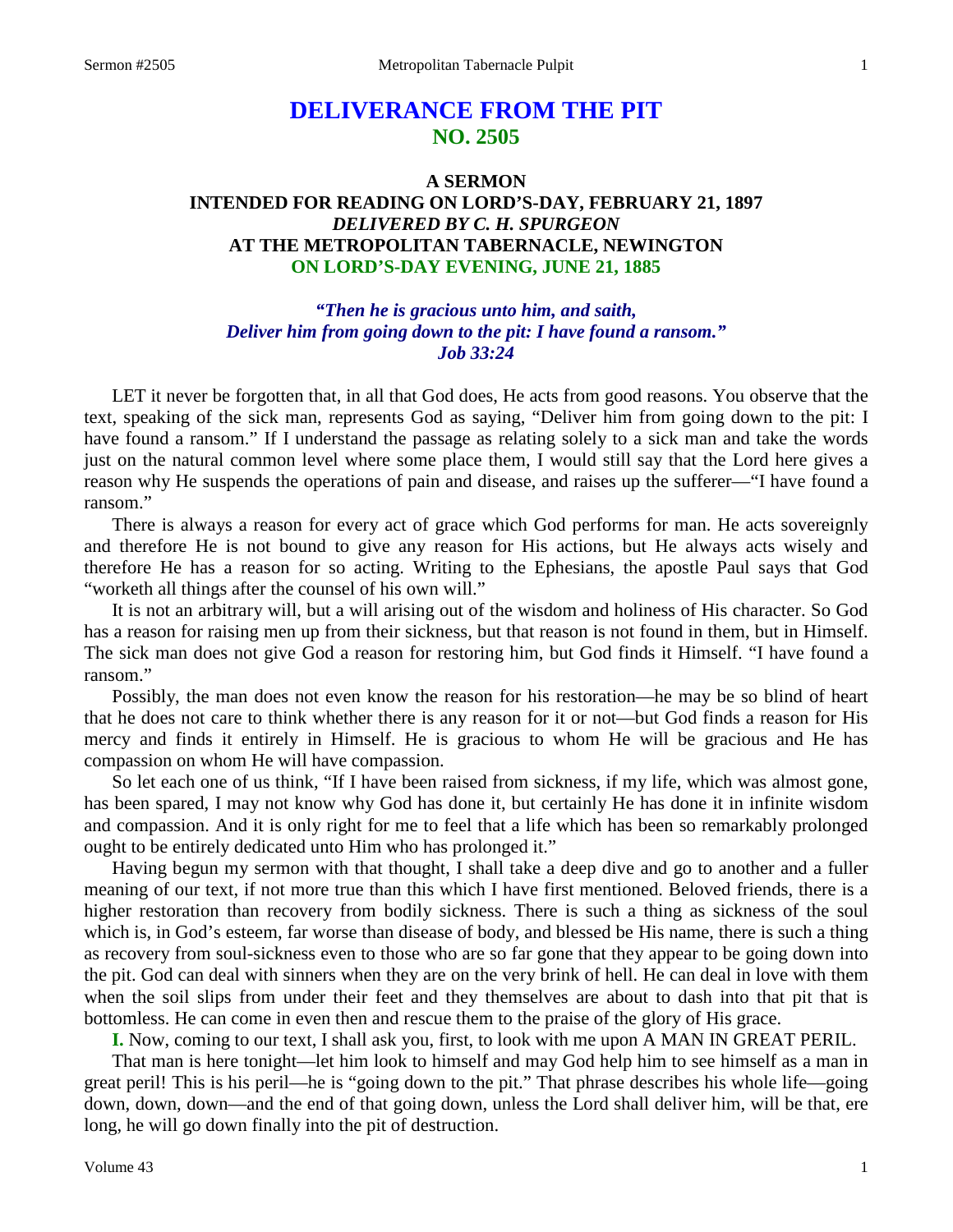Notice, first, that this is a *daily and common danger*. In some respects, this man in peril is a representative of each one of us. If we are unconverted, if we are unrenewed by divine grace, every one of us is in danger of going down into the pit of woe. Think of it, there may be, my friend, but a step between you and death.

Only the other morning there was one, well known to many of us, who spoke with his friends apparently in health. He retired from the room for a moment and they wondered where he was as he did not come back. They sought him out and found that he was dead. He was gone, as in a moment. Blessed be God, we have a sure and certain hope that, though he has gone down into the grave—he could go no lower, for his soul was at once with his Savior—and out of that grave his body shall arise at the sounding of the last trumpet.

But as for unconverted men and women, they may be in hell ere the clock ticks again. It is a terrible reflection, my unsaved friend, to think how little there is between you and eternity. How thin is the wall! "Wall"—did I call it? Rather let me say, how thin the gauze! "Gauze"—did I call it? There is no word in our own or any other language that can adequately express the nearness of eternity. We are here—and we are gone—gone into the presence of God in a single instant. Gone to render to the Judge of all our last account. You are going, friend, you are going down to the pit unless sovereign mercy shall step in and prevent it.

Further, there are some who, *of set purpose, are going down to the pit*. In this chapter, Elihu said of some that God sends sickness to them that He may withdraw them from their purpose. Some seem to be desperately bent on mischief, as if they were determined to ruin themselves. How often do we see it in the case of a young man who has been well brought up, when he comes into possession of his money and gets what he calls his liberty—nothing that he has learned in his youth appears to restrain him!

No tearful admonitions are any check upon him—he appears to be resolved to destroy himself. We have known some cases of that kind and we know others now. Oh, if they were as determined to be right as they are resolved to be wrong, they might greatly help to turn the world upside down! But alas! they seem to spare no expense to ensure their own destruction—they are in a dreadful hurry to be rid of all their property, to bring their body into a state of disease—and to bring their soul into a state of damnation.

They cannot do enough to secure their own destruction, they even lay violent hands upon their own characters, as if they were insatiably at enmity with their own souls. Many of you know such people as I am describing and you know that they are going down to the pit. By what are called amusements, by what are said to be pleasures—but which are really only groveling degradations of the soul to the worst purposes of the flesh—all these men are going down to the pit.

It is a dreadful state for anyone to be in, yet I am even now addressing some who are in just such a condition—I feel sure that I am. May the description, brief as it is, be complete enough to let the sinner see himself as he really is—in imminent peril of going down into the pit!

There are some, also, who are *going down to the pit through their pride*. They are not doing anything positively vicious, but they are so good in their own estimation, or so indifferent to the claims of God, that they do not want to hear about salvation. They stand entirely in their own strength and they seem to defy the humbling Gospel of the grace of God—they will not hear it—they say by their actions, if not in so many words, "Who is God that we should serve Him? What is death that we should have any fear concerning it? What is eternity that we should ever let our spirit be depressed at the thought of it?"

If I were just now to try to describe the day of judgment and to picture the great white throne with the Judge of all sitting upon it, there are many in such a condition of heart that they would merely smile at it all and continue in their sin. A sinner may perish through pride just as easily as through any other sin. A man may, in his pride, hang himself on a gallows as high as that of Haman, and he will perish as surely as another who casts himself down into the pit by some groveling loathsome sin.

There are others who feel *some present apprehension of coming judgment*. They are not your merry men and women who count it one of the wisest things to drive dull care away, for they are eaten up with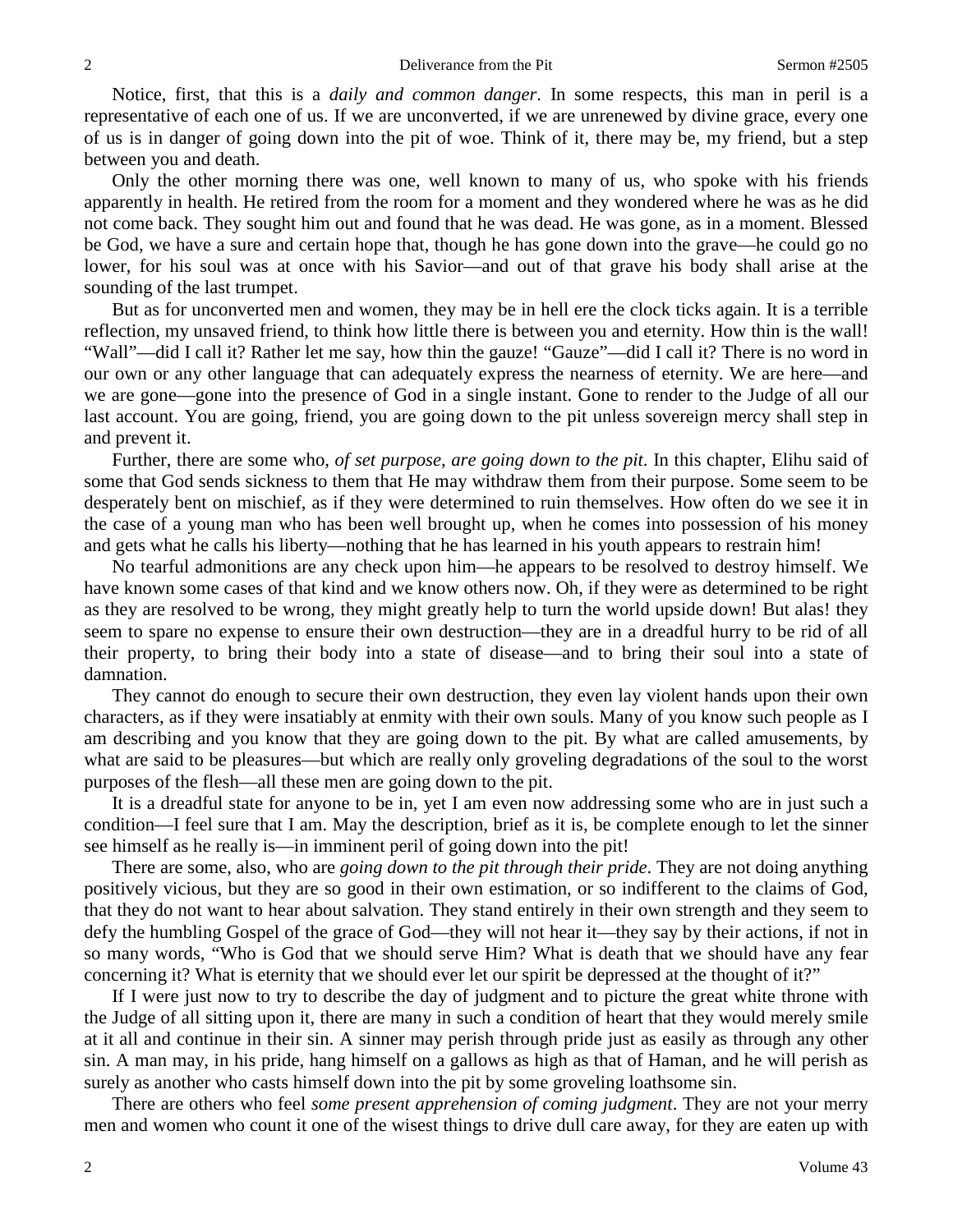care. They feel that they are going down to the pit—I do not say that all have felt this apprehension as I did—but this is how it came to me.

I knew that I was guilty. I knew that I had offended God. I knew that I had transgressed against light and knowledge, and I did not know when God might call me to account. But I did know this—when I awoke in the morning, the first thought I had was that I had to deal with a justly angry God who might suddenly require my soul of me.

Often, during the day, when I had a little time for quiet meditation, a great depression of spirit would come upon me because I felt that sin, *sin*, SIN had outlawed me from my God. I wondered that the earth bore up such a sinner as I was and that the heavens did not fall and crush me—and the stars in their courses did not fight against such a wretch as I felt myself to be.

Then, indeed, did I seem as if I should go down to the pit. If I fell asleep, I dreamt of that pit, and if I woke, I seemed to wake only to endure the tortures of the never-dying worm of conscience that was perpetually gnawing at my heart.

I went to the house of God and heard what I supposed was the Gospel, but it was no Gospel to me. My soul abhorred all manner of meat—I could not lay hold upon a promise, or indulge a hope, and I felt that I was going down to the pit. If anyone had asked me what would become of me, I must have answered, "I am going down to the pit." If anyone had entreated me to hope that mercy might come to me, I should have refused to entertain such a hope, for I felt that I was going down to the pit.

Well, dear friends, it was while I was in that dreadful state of mind that infinite mercy met with me and saved me. And I could wish that I had, in my present congregation, many wounded, broken spirits. Many weary, heavy-laden souls, for it is sweet work to preach the Gospel to such people.

#### *"A sinner is a sacred thing, The Holy Ghost has made him so,"*

that is, a really convinced sinner, not a sham sinner, but one who owns that the title belongs to him and saith, "Put that label upon me, for that is what I am. I deserve the wrath of God and I begin to feel as if the first spattering drops of the fiery tempest have already fallen upon me." This is the man who sees a true description of himself in the words of our text, "going down to the pit."

If you add to all this the fact that the man, as Elihu describes him, was suffering from a fatal sickness, so that he dreaded *the actual nearness of death*, you have indeed an unhappy case before you. See that young woman whom consumption has marked for its victim—it is not with her the thought that she shall go down to the pit in twenty years' time, but her feet are already far on the road.

Or look at that young man who cannot delude himself with the idea that he will go down to the pit at the end of three-score years and ten, but who fears that he may not even live three-score days. He has a mortal malady within him that is dragging him down from all hope and joy—this dread fear has settled like a vampire upon his soul—that he is going down to the pit. This is the man whom I want to point out, for he is somewhere in this building. God help him to listen while I say some words which, mayhap, will bring comfort to him in this state of peril in which he is at present found!

**II.** Now let us notice, in the second place, A NEW PRINCIPLE IN ACTION—"Then he is gracious unto him." What does that expression mean? That word "gracious" has more music in it than all the oratorios of Handel, though they be the chief of earthly music.

"Then he is gracious unto him." What does that mean? Well, "gracious" means, first, *free favor*. It means that when this man is as full of sin as an egg is full of meat, when he is as black with iniquity as a foul chimney which hangs festooned with soot—even then God's favor shall come to him and look upon him just as he is in all his defilement and ill-desert—and God shall be gracious to him.

Our text does not say, "God shall deal with him in justice. He shall charge, and accuse, and condemn, and punish him." No, the message is, "he is gracious unto him." The Lord comes to this poor lost wretch and says, "I have blotted out, as a thick cloud, thy transgressions, and as a cloud thy sins: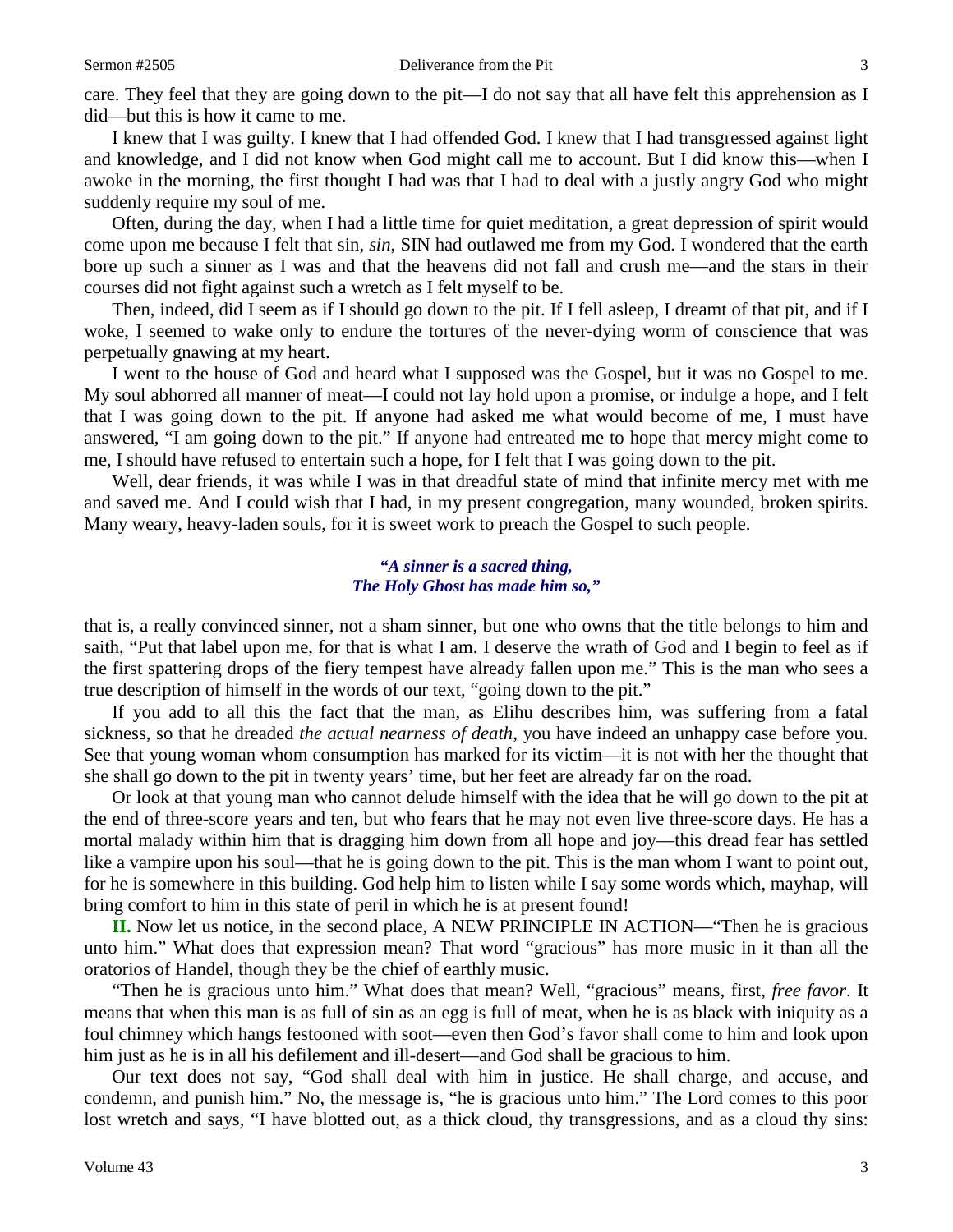return unto me, for I have redeemed thee." The Lord comes to such guilty souls, and just when they think that His next words will be, "Depart, ye cursed," He says, "Come unto me, all ye that labor and are heavy laden, and I will give you rest."

Now this is not what the man deserves—it is the very opposite of his deserts. He has no natural right to such treatment as this—it is the gift of divine sovereignty, not the purchase of man's merit. "He is gracious unto him." The prisoner is justly condemned to death, but the King is gracious and gives him a free pardon. The prisoner is ready to be executed, but there comes to him undeserved deliverance from all punishment, for the King's own Son has borne the penalty of all his iniquities.

Does not this truth of God make your mouths water, you who feel that you are going down to the pit? I am sure it does, if you have ever known the bitterness of sin. "Oh!" say you, "is there such a God as this?" Yes, there is. A God, "merciful and gracious, long-suffering and abounding in goodness and truth, keeping mercy for thousands, forgiving iniquity and transgression and sin." "He delighteth in mercy." His compassions fail not, therefore we are not consumed.

That is the first meaning of grace, that free and undeserved favor of God which forgives and blots out sin and iniquity.

But grace has another meaning in Holy Scripture—it means *saving interference—*a certain divine operation by which God works upon the wills and affections of men so as to change and renew them. When God is gracious to a man, He does something *to* that man as well as *for* that man. The Lord comes in the power of His grace and takes out of the sinner's heart the stone that was there, and makes tender that heart which once was hard as the northern iron and steel. He comes and takes the iron sinew out of the neck and makes the obstinate man to be yielding and pliable. He comes and changes the affections so that the man hates what he once loved, and loves what he once hated.

In a word, where the grace of God comes, it makes a man to be born again even when he is old, so that, spiritually speaking, his flesh becomes fresher than that of a little child. He begins life anew, for he is a new creature in Christ Jesus. All his past sin is blotted out and his future is brightening up into the full blaze of eternal glory.

Yet this is the very man whom I described just now as going down to the pit. But the Lord has been gracious to him, He has said to him, "I have loved thee with an everlasting love: therefore with lovingkindness have I drawn thee." The Lord has said to him, "Thy sins, which are many, are all forgiven thee. Go, and sin no more." Is not this a most comforting message?

Note that the text says, "then," in the very extremity of his going down to the pit, "then," when he has come almost to the last step down to that fearful gulf, and a cruel hand seems pushing him down to eternal destruction, "then," at that moment, the Lord is gracious to him, infinite pleasure flashes into his face, for the almighty lovingkindness of God pulls him back from the pit, and sets his feet on a new track towards the glory-land and the face of God above.

**III.** This brings me to my third point, which is concerning how this grace operates. It operates by A WORD OF POWER.

This man was going down to the pit, but God said, "Deliver him." To whom is this command spoken? It appears to be addressed *to the messengers of divine justice*. They have grasped the guilty man, they have bound him, they are taking him off to the place of death, and well does he deserve to die—but the great King upon the throne says to His ministers of justice, "Deliver him, let him go, deliver him from going down to the pit."

And in an instant, his chains are snapped, his bonds drop off, and the man is free—freed by the word of the King Himself. No sheriff's officer can arrest him now, none of all the police of the universe can lay a finger on him now, for God has said to every one of them, "Let him go. Deliver him from going down to the pit." Here is a clean jail delivery for the prisoners of hope—they are set free by the mandate of the eternal God.

More than that, the man was not only bound by justice, but he was *fettered by his sin*. His sins held him captive and they were dragging him down to the pit. There was drunkenness, for instance, which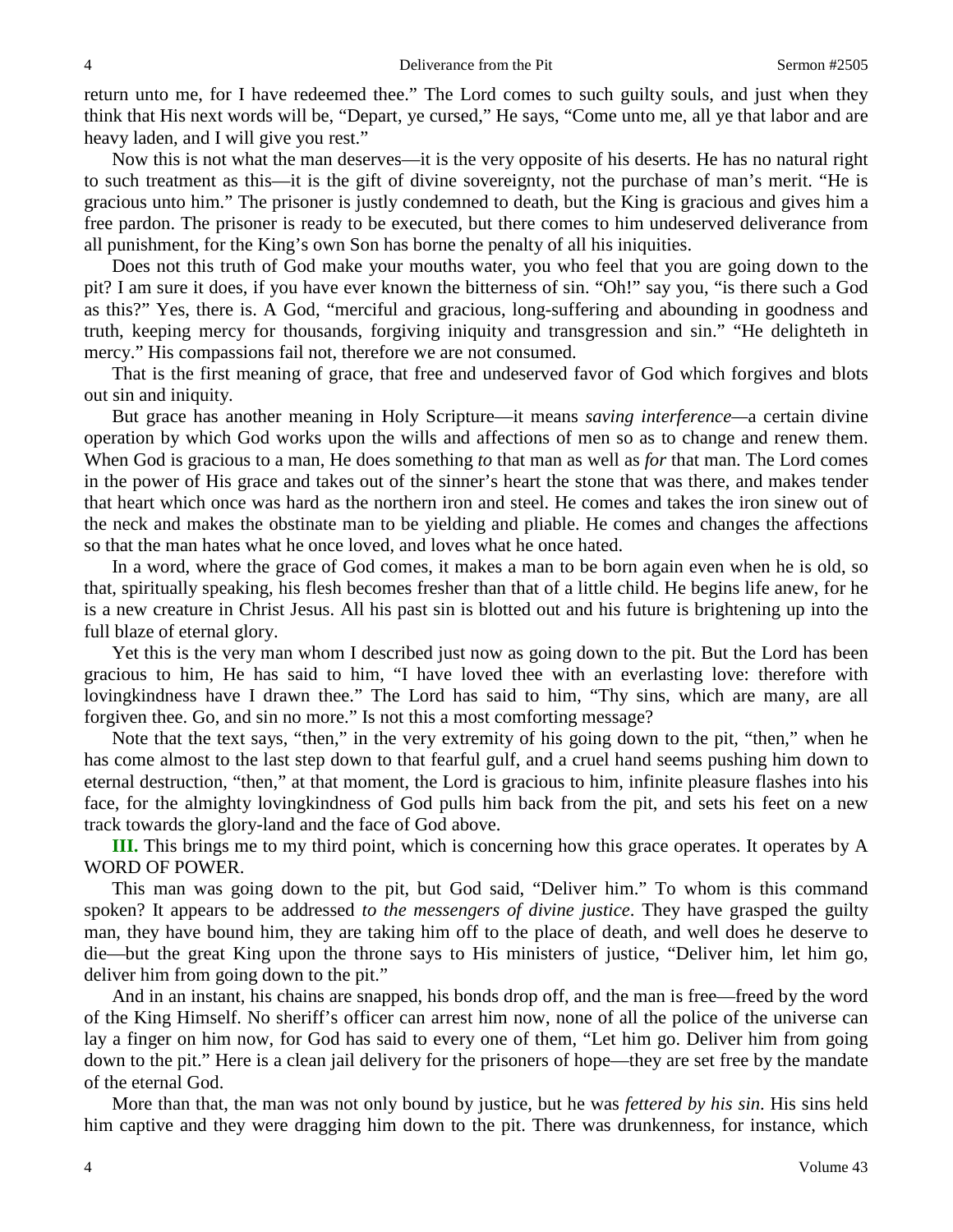held him as in a vice, so that he could not stir hand or foot to set himself free. His thirst followed his drinking and his drinking followed his thirst—and then his thirst returned after his drinking till he brought himself to a delirium from which he could not possibly escape by his own power.

Perhaps it was the foul-mouthed demon of blasphemy that held him in bondage, or the black demon of vice and licentiousness, but whatever was the band by which the man was held, every hour kept putting about him a fresh and a stronger rope till he was bound, like Samson of old, to make sport for those who had him in captivity.

But just as he seemed about to be dragged down to hell, a voice came from the excellent glory, "Deliver him from going down to the pit"—and infinite mercy dragged off his evil habits, snapped his bands, and set him free. The man now no longer loved the lusts of the flesh and the passions of his body, but he was God's free man seeking to do his Lord's will alone. And if God shall make you free, you shall be free, indeed.

It is a grand thing to get rid of drunkenness—with all my heart I advise you to try total abstinence but it is a better thing to get rid of all sin at once. I mean, the reigning power of every sin—by yielding yourself up to the supreme grace of God who is able to work in you at such a rate that all sin shall be made detestable to you, and you shall rise above it to the praise of the glory of His grace.

Brethren, I see this same man, in after life, *attacked by his old sins*. There is a certain, "Cut-Throat Lane" on the way to heaven. I have been down it myself, and I am afraid I may have to go down it yet again. It is a place where the hedges meet and it is very dark—and it is also very miry and muddy—and when a man is slipping about and can hardly see his own hand, there are certain villains that come pouncing upon him, not with the highwayman's cry, "Your money or your life," but they seek to seize his treasure, and his life, and all that he has.

At such a moment as that, it sometimes happens that the man puts his hand to his side to draw his sword, but he finds that it is gone! He determines to fight as best he can, but what can he do against such terrible odds when he is alone and unarmed? But oh, what a blessed thing it is for him just then to hear, as Bunyan says, the sound of a horse's hoof and to know that there is a patrol going down the King's Highway! And he can not only hear the ring of His horse's hoofs, but he can hear the King's own voice, crying out from the throne itself, "Deliver him! deliver him! deliver him from going down to the pit."

That voice you shall always hear, if you are a child of God, when you get into a fix, when you are brought into peril and trouble. God has given commandment to save you and you shall be saved—saved from yourself and from all the attacks of your old sins. Saved from the devil. Saved from ill-company, for God has said it, "Deliver him from going down to the pit." That deliverance of God is an eternal one, nor shall the infernal lion ever be able to rend one sheep or lamb that the Great Shepherd deigns to keep.

Now to come back to my own story. I remember when I felt that I was going down to the pit and I cannot forget one blessed, blessed day. The snow-flakes fell thick and heavy that morning and I was going, according to my wont, to a certain very respectable place of worship where I should hear a very respectable minister who might have left me in my misery to this day.

But it was too cold and the snow was too deep for me to go so far. So I turned into the little Primitive Methodist Chapel in Colchester and sat there feeling that I was going down to the pit, although I was sitting in the house of God to hear the Gospel. The clock of mercy struck in heaven the hour and moment of my deliverance, for the time had come. Thus had the eternal purpose of JEHOVAH decreed it.

And when the preacher opened the Book and gave out his text, "Look unto me, and be ye saved, all the ends of the earth: for I am God, and there is none else," and when he began to cry in simple terms, "Look! It is all you have to do. Look out of yourself, and away from yourself, and look to Christ. Not to forms, and ceremonies, or works, or feelings, but look to what Christ has done."

I did look and in that moment went out this word, "Deliver him from going down to the pit," and I was delivered. For, as the moment before there was none more wretched than I was, so, within that second, there was none more joyous. It took no longer time than does the lightning-flash. It was done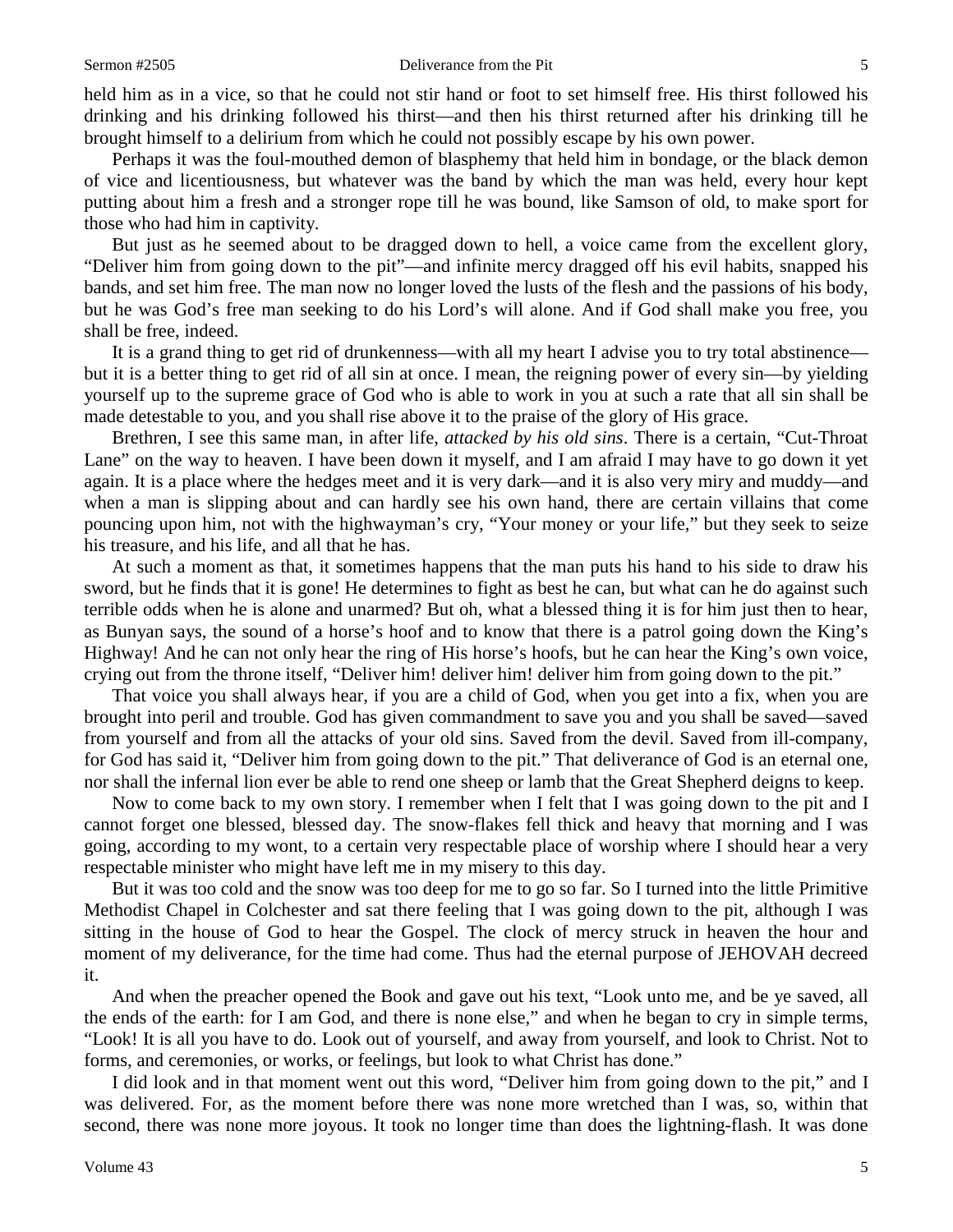and never has it been undone. I looked, and lived, and leaped in joyful liberty as I beheld sin punished upon the great Substitute and put away forever from all those who will only trust Him.

That is what looking to Christ means—trusting in His one great sacrifice. O dear friends, I do pray the Lord to speak in great grace concerning some of you and to say, "Deliver him from going down to the pit." You may think that when I speak like this, there is some of the excitement of enthusiasm about my language, but I reckon that I talk cold icicles about a thing that is hotter than the furnace.

Oh, the blessedness, the joy, the exquisite peace, the overflowing felicity of believing in Christ! If you know anything about the darkness, you are the very person to know something about the light. If you know anything of sorrow for sin, you are the very man to understand the joy of sin being put away. And it will be all done for you if you will but look to Jesus—if you will simply trust Him.

**III.** I finish by noticing that, in this case, God supplies us with His reason for delivering a soul and it is AN ARGUMENT OF LOVE—"Deliver him from going down to the pit: I have found a ransom."

This is the only reason why any man shall be delivered from going down to the pit—because God has found a ransom. There is no way of salvation but by the ransom—all who ever are saved are saved by the ransom. And if you, dear friend, would be saved, it must be by the ransom—and there is but one.

Observe that the text says, "I have found a ransom." This ransom is *an invention of divine wisdom*. I do not think it would ever have occurred to any mind but the mind of God Himself to save sinners by the substitutionary sacrifice of Christ. The most astonishing novelty under heaven is the old, old story of the cross of Christ.

That ever God should take upon Himself the sin of His own creatures, that, in order to be able justly to forgive, God Himself should bear the punishment which He must inflict for the creatures' sin—this is something marvelous to the last degree. The rebel sins and the King Himself suffers the penalty for the rebellion. The offender commits the trespass and the Judge bears the punishment.

Such a plan was never heard of in human courts of law—or if it has ever been spoken of there, it was because, first of all, both the ears of him who heard it had been made to tingle while God revealed it out of His own heart. "I have found a ransom." Nobody would have thought of that way of the deliverance of a sinner from the pit of hell through a ransom if God had not thought of it.

Notice, next, that God has not only invented a way of deliverance, but he has found a ransom. So that it is *a gift of divine love.* "Deliver him from going down to the pit"—it does not say, "because there *is* a ransom," or "I will accept one if he finds it, and brings it"—but the Lord Himself says, "I have found a ransom." It is the man who sinned, but it is God who found the ransom. It is the man who is going down to the pit, but it is God who finds a ransom.

Surely, if you have sold yourself to sin and Satan, you must find the ransom to get yourself set free, must you not? "No," says sovereign grace, "the man has sold himself into slavery, but I have found a ransom. I have broken the bonds from his neck and set him free by a price immense which I Myself have found—found it in My own bosom, where My only-begotten and well-beloved Son was lying. Found it in Myself, for I have given up Myself to bleed and die for mortal men." Oh, this is wonderful grace indeed—that God should deliver, and should deliver through a ransom, and should deliver through a ransom that He has Himself found!

And is there not something very wonderful in *the assurance of this truth*? "Deliver him from going down to the pit: I have found a ransom." God does not say "There may be a ransom for the poor soul, possibly I may find a ransom somewhere." No, He says, "I *have* found a ransom." Now, if a slave were in the bitterest of bondage, yet if his master said to him, "I have the ransom for you," that man must feel certain of his liberty, because if he who held him in bondage has found a ransom, he certainly will hold him in bondage no longer.

Sinner, do not doubt your deliverance, for God has said it—"I have found a ransom." If you had only heard this sentence uttered by a mortal man, you might have questioned the truth of it, but when God Himself proclaims concerning him who is going down to the pit, "I have found a ransom," then is the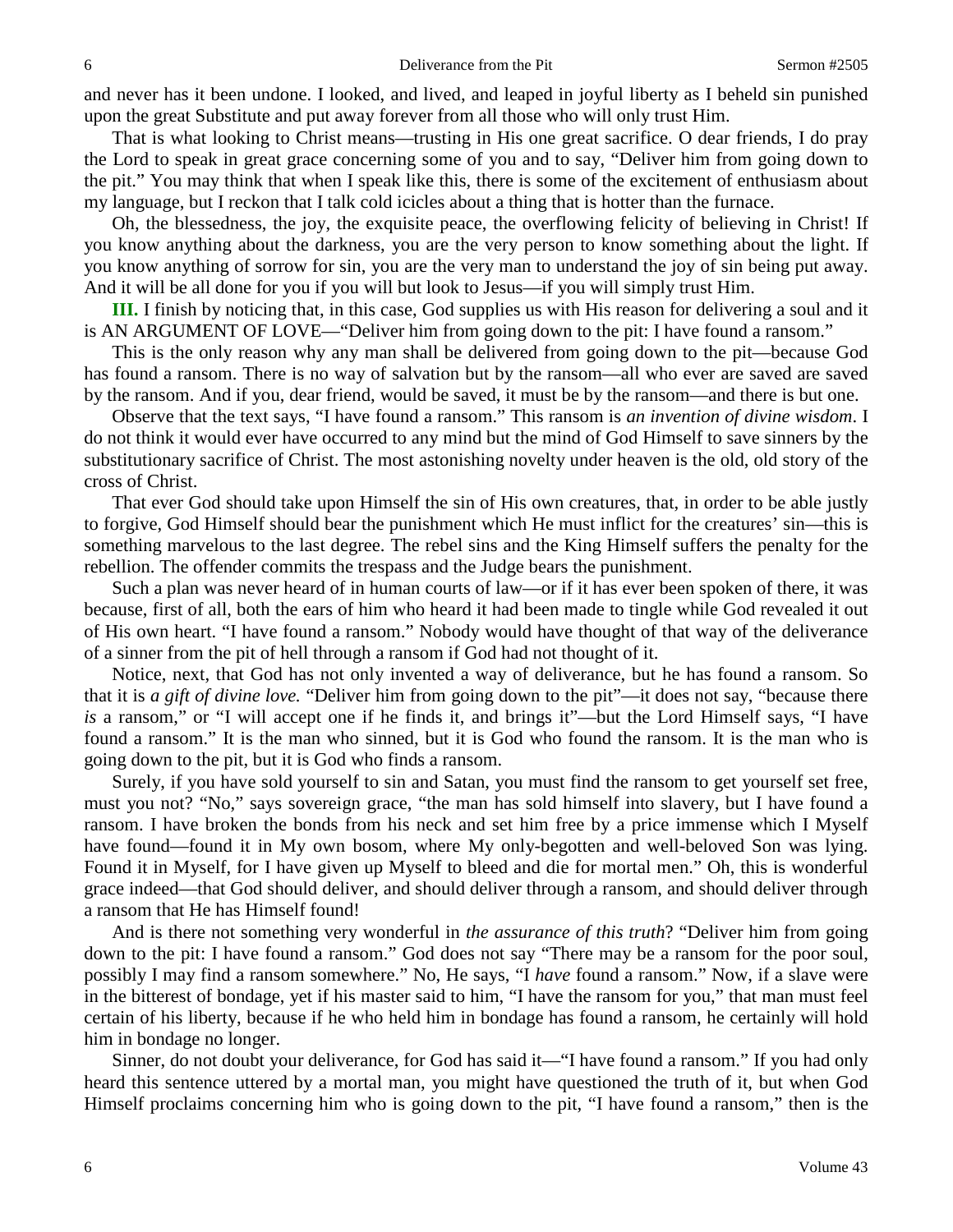deliverance certain. Indeed, it is already accomplished. Wherefore, go you free, and rejoice in the liberty that God has given you.

To my mind, and with this thought I will finish, there is the ring of heavenly music in this message. "Deliver him from going down to the pit: I have found a ransom." I suppose you never heard a man who had found a treasure cry out to let everyone know what he had found. Perhaps he would not mention it to anyone but his wife. When he wished to make her heart glad by sharing the fortune with her, he said to her, "I have found a treasure."

But you may have heard a mother say, when her child had been lost in the woods, mayhap, and had been sought for by many, when at last she has discovered him, "I have found my boy." Oh, it is wonderful, the joy of a mother's heart when she has found her child! But to me there is the sound of bells, there is the music of a marriage peal in this verse, as God, looking on a sinner slipping down to hell, says, "Deliver him from going down to the pit: I have found a ransom."

Almighty love seems to sing out with all her might, and rocks, hills, and valleys suffice not to repeat the echo of the strain, "I have found, I have found, I have found a ransom." This is God's "Eureka!" "I have found a ransom. I did not look for a ransom among the angels, for I knew they were too weak to furnish it. I looked not for it among the sons of men, for I knew it was not to be found there—they were too fallen and guilty. The sea said, 'It is not in me.' All creation cried, 'It is not in me.' But I looked on my Well-beloved and I heard Him say, 'Lo, I come: in the volume of the book it is written of me, I delight to do thy will, O my God: yea, thy law is within my heart.' I saw Him descend to earth, and hide Himself in an infant's form. I saw Him toiling on in holy servitude to My perfect law. I saw Him give His hands to the nails and His side to the spear. I heard Him cry, 'My God, my God, why hast thou forsaken me?' I bowed the ear of My glory and I drank in His conquering cry, 'It is finished,' and then I, the Infinite, the Eternal, the Ever-Blessed, the Just, the Gracious, said, 'I have found a ransom.'"

Thus, the Lord rejoices over you and over me with singing as He cries, "I have found a ransom." How greatly did He rejoice over the finished work of His well-beloved Son! Wherefore sing, O heavens, and be joyful, O earth, for the Lord Himself delights in the message He delivers to us, "I have found a ransom."

Now, dear hearts, if God has found a ransom and speaks thus joyously about it, I do pray you to accept it. "If you be willing and obedient, ye shall eat the good of the land." Receive Christ and you have the proof that God has received you. Only take Him—you have nothing else to do. Put out that empty hand of yours, black though it be, and receive in it the pearl of great price, even the Christ of God, Himself.

Receive Him, accept Him, believe Him, trust Him. That is all you have to do. Oh, will you not trust Him? Can you doubt Him? If God takes upon Himself our nature, and in that nature dies, I cannot only trust Him with my soul, but if I had all your souls within my body, and all the souls of the millions of London all gathered beneath this breast—and if I had besides that the souls of all the sinners who have ever lived all compressed within this one frame—I could believe that the dying Christ could blot out all that mass of sin.

I believe it and so confide in Him—will not you? Verily, if you will not believe, neither shall you be established. But he that believes shall not be ashamed nor confounded, world without end. May God add His own blessing, for Jesus' sake! Amen.

### **EXPOSITION BY C. H. SPURGEON**

#### *JOB 33*

This is a speech of young Elihu who had sat quietly listening to the taunting words of the three "candid friends" of Job—and to the somewhat exasperated replies of the patriarch. At last, the young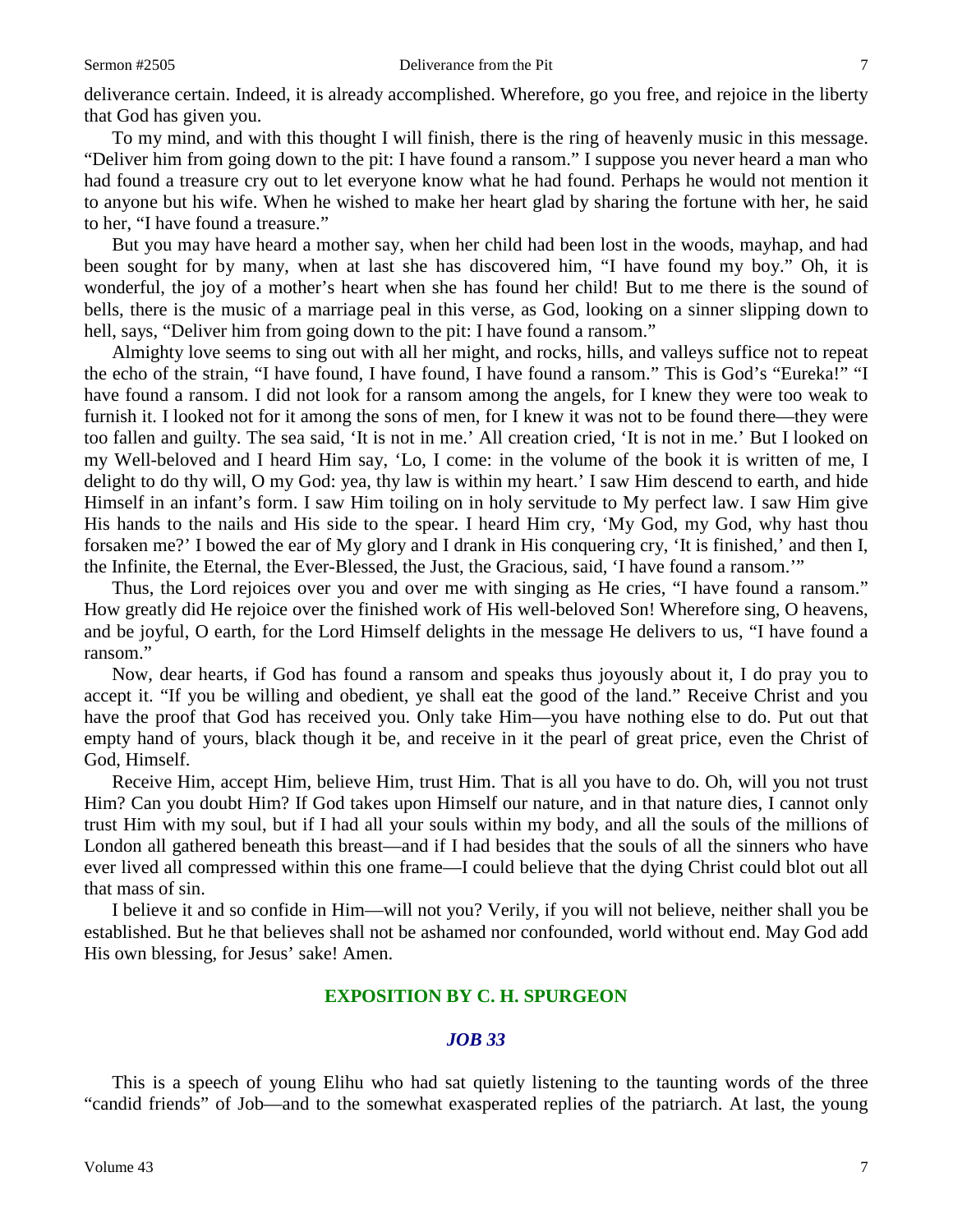man breaks the silence, and with some dignity, and quite sufficient self-content, he thus addresses himself to Job—

#### **Verse 1.** *Wherefore Job, I pray thee, hear my speeches and hearken to all my words*.

"I am but a young man, but I speak because I cannot be quiet. An impulse moves me. I am as a vessel wanting vent. I desire to speak impartially, therefore, hear me, but hear all that I have to say. Do not listen merely here and there to a part of my speech, but hearken to all my words." Sometimes, it is very necessary to beg our hearers not to run away with only one sentence or even with one sentiment.

"Hear my speeches, and listen to all my words," for there is a proportion in truth and one truth has to be balanced with all the others. A statement may be all the better for being unguarded and more forcible because it stands alone—and yet it may need that another statement should be heard with it, lest it should be misunderstood. Wherefore the preacher also says to his hearer, "I pray you, hear my speeches, and hearken to all my words."

#### **2.** *Behold, now I have opened my mouth, my tongue hath spoken in my mouth.*

That is to say, "I speak with much solemnity, not as one who chatters without sense, or without due consideration, but I have opened my mouth deliberately, as one who has something to say—and I speak with my best powers of speech, as one who wishes to persuade those who hear him."

# **3.** *My words shall be of the uprightness of my heart: and my lips shall utter knowledge clearly.*

What a lesson this is to those of us who preach to others—that we speak out of the uprightness of our heart, and feel that, however others may judge us, we are sincere before God in what we say! How necessary also is it, especially in these days, that we should speak plainly, so as to be easily understood. Some men never think clearly and therefore they never speak clearly. And oftentimes, the darkness of a man's speech is only the result of the darkness of his mind—he has no clearly-defined notion of what he has to say. Let every young man who has to teach others resolve that this utterance of Elihu shall be his also, "My lips shall utter knowledge clearly."

# **4.** *The Spirit of God has made me, and the breath of the Almighty hath given me life.*

That is to say, "I am as much the creature of God as these three old gentlemen are, these three wise friends who have spoken so tartly. I am as much endowed with the Spirit of God as you are, O Job, and therefore I speak to you in His name." Should not this be a lesson to every one of us to try and do all that we can for God? Every Christian may say, "'The Spirit of God hath made me, and the breath of the Almighty hath given me life.' Therefore let me use my very existence, the life that is breathed into me, for that Almighty Creator who has made me what I am."

### **5.** *If thou canst answer me, set thy words in order before me, stand up.*

He who speaks reason is ready to hear reason. It is only the unreasonable talker who will not allow others to have a word to say in reply. "If thou canst answer me," says Elihu to Job, "set thy words in order before me, stand up."

## **6.** *Behold, I am according to thy wish in God's stead: I also am formed out of the clay.*

Job had wished that someone would stand up and speak for God, someone without the terror that seemed inseparable from the Infinite, someone without the power of Omnipotence, someone who would be more nearly his equal, with whom he could debate the questions which perplexed him. So Elihu says, "I am according to thy wish in God's stead: I also am formed out of the clay."

**7-11.** *Behold, my terror shall not make thee afraid, neither shall my hand be heavy upon thee. Surely thou hast spoken in mine hearing, and I have heard the voice of thy words, saying, I am clean without transgression, I am innocent; neither is there iniquity in me. Behold, he findeth occasions against me, he counteth me for his enemy, he putteth my feet in the stocks, he marketh all my paths.*

Elihu did not make this excuse for Job, because he had been slandered by his friends and that his statement of innocence was not so much absolute towards God as it was defensive towards men. Still, there is no doubt that Job had gone too far in this direction. Perhaps, for this very reason, his troubles had come upon him, because he was in a measure self-righteous. In some small degree, at any rate, he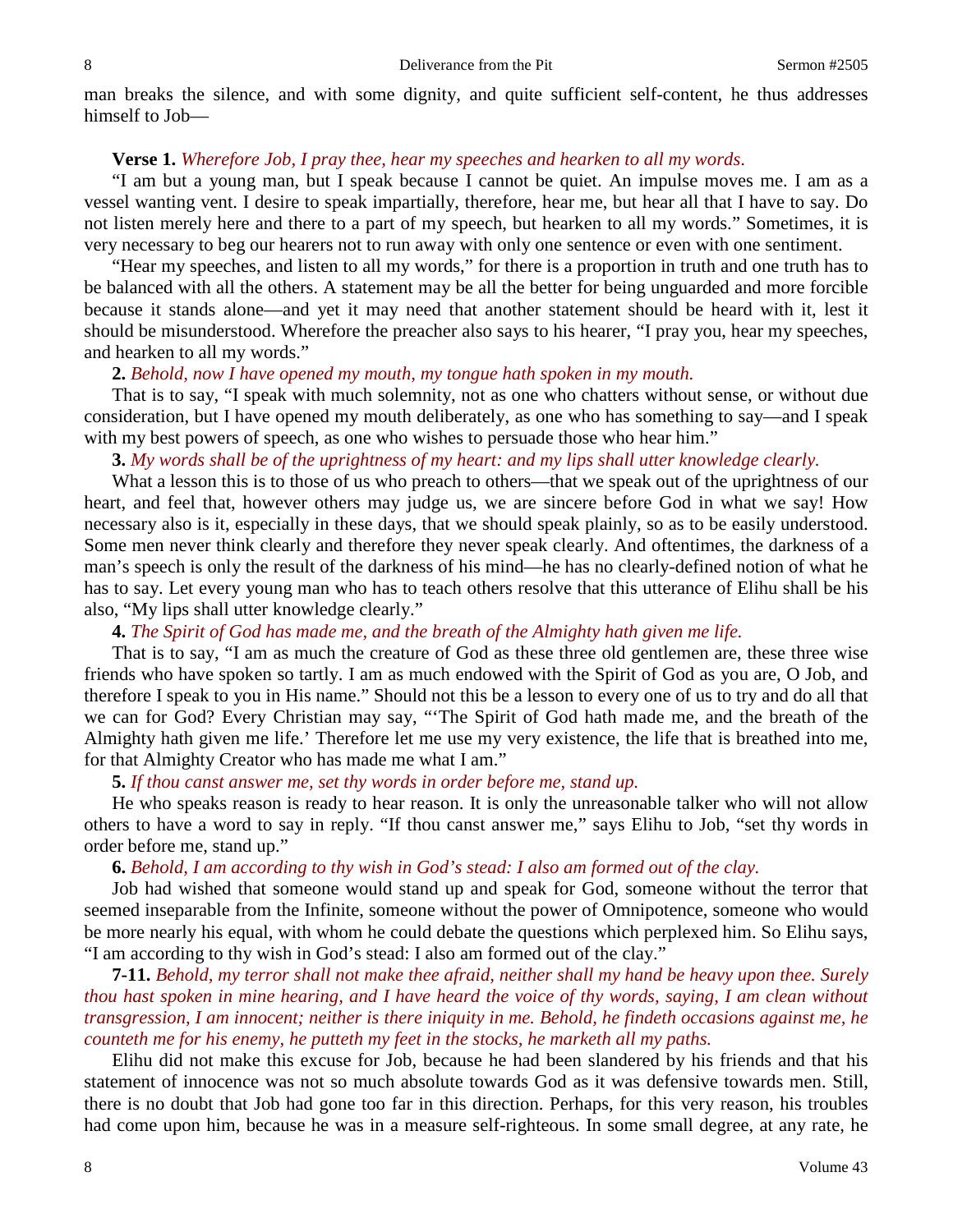may have prided himself upon his personal excellence. Elihu does well, therefore, in all faithfulness, to point out the blot in what Job had said.

**12-13.** *Behold, in this thou art not just: I will answer thee, that God is greater than man. Why dost thou strive against him? for he giveth not account of any of his matters.* 

This man seems to have the very Spirit that rested upon the apostle Paul when he was arguing with an objector against the Lord's way of working, "Nay but, O man, who art thou that repliest against God? Shall the thing formed say to him that formed it, Why hast thou made me thus?" The greatness and grandeur of the Eternal should prevent our raising objections against anything that He does. Who are we, the moths of a moment, the creatures of an hour, that we should interrogate the Infinite and question our Maker? What He does must of necessity be right—though we cannot understand how it is so, we must believe it and meekly bow to the will of the Lord.

**14-17.** *For God speaketh once, yea twice, yet man perceiveth it not. In a dream, in a vision of the night, when deep sleep falleth upon men, in slumberings upon the bed; then he openeth the ears of men, and sealeth their instruction, that he may withdraw man from his purpose, and hide pride from man.*

It is ever one great object of the divine dealings to make and keep us humble. It is strange that creatures so insignificant as we are should be perpetually infected with the foul disease of pride—this form of mental scarlet fever continually breaks out in puny man and therefore God deals with him that He may "hide pride from man."

**18-19.** *He keepeth back his soul from the pit, and his life from perishing by the sword. He is chastened also with pain upon his bed, and the multitude of his bones with strong pain:*

Pain of body is usually looked upon as a great evil, and doubtless it is so in some respects, but it wraps up within itself great mercy. There are some who can scarcely be taught at all except through physical pain. And if it were possible to abolish sickness and suffering, whither would men go in the wantonness of their strength? Does not this very affliction often chide man and bid him think—and cause him to return to his Maker, when, otherwise, he would be as thoughtless as the beasts that perish?

**20-24.** *So that his life abhorreth bread, and his soul dainty meat. His flesh is consumed away, that it cannot be seen; and his bones that were not seen stick out. Yea, his soul draweth near unto the grave, and his life to the destroyers. If there be a messenger with him, an interpreter, one among a thousand, to shew unto man his uprightness: then he is gracious unto him, and saith, Deliver him from going down to the pit: I have found a ransom.*

Happy is the messenger who comes with such a message as that. Such was the prophet Isaiah to Hezekiah when the king was sick unto death, such is the minister of God's Word when he comes with glad tidings of redemption, and God through him says of the spiritually sick man, "Deliver him from going down to the pit: I have found a ransom."

**25-28.** *His flesh shall be fresher than a child's: he shall return to the days of his youth: he shall pray unto God, and he will be favourable unto him: and he shall see his face with joy: for he will render unto man his righteousness. He looketh upon men, and if any say, I have sinned, and perverted that which was right, and it profited me not; he will deliver his soul from going into the pit, and his life shall see the light.*

See the easy terms of God's love and mercy? The man does but confess that he has sinned—he owns that he has perverted the right, he confesses that he has gained no profit thereby—and God, seeing him in such a state of heart as this, delivers his soul from going down to the pit, and his life shall see the light. What a gracious God we serve! How cruel to continue to offend Him when He is so ready to forgive!

**29-30.** *Lo, all these things worketh God oftentimes with man, to bring back his soul from the pit, to be enlightened with the light of the living.* 

The chastisement of sickness and the flagellation of pain whip the sinner back to Him, who alone can save him. These are the black dogs of the Great Shepherd wherewith He brings back wandering sheep till they come again under His crook and He leads them into green pastures.